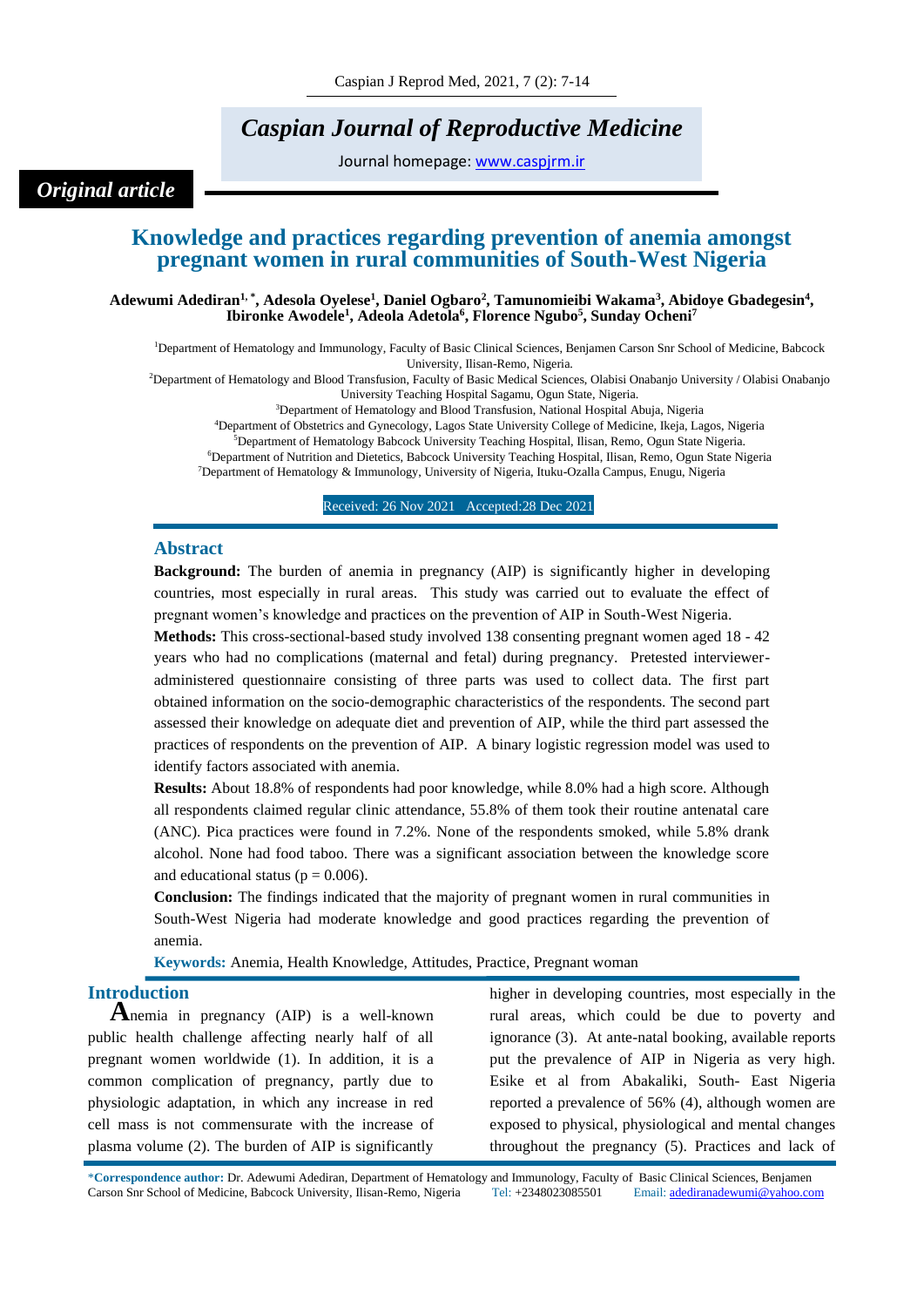## Adediran et al.



knowledge of nutritional needs AIP during pregnancy may further complicate pregnancy with attendant's increase in morbidity as well as the mortality of the mother and fetus (6).

In sub-Saharan Africa, due to poverty and ignorance, women are at greater risk of developing malnutrition during pregnancy with a significant increase in iron requirements for the growth of the placenta and fetus (7). This may result in negative pregnancy outcomes such as delay in fetal growth and development, pre-term delivery, and low birth weight (6, 8).

Pregnant women, depending on their level of education, have a considerable variation in knowledge and practice on the prevention of anemia in many developing countries. Results of a study carried out in Ibadan South Nigeria revealed that the majority (73.4%) of the respondents had adequate knowledge of AIP and 63% adopted the use of iron supplements and folic acid as a preventive measure against AIP. However, a large percentage (79.9%) of them avoided eating culturally forbidden foods that are rich in iron (9). A report from Malaysia gave a high knowledge score of about 55%. However, another a study in India reported poor score on cause, signs and symptoms of anemia and proper diet to prevent anemia (10).

High level of knowledge on anemia prevention will improve the attitude of pregnant women towards its prevention. However, reports available show that pregnant women, depending on their level of education, have a considerable variation in knowledge and practices on the prevention of anemia. Therefore, there is paucity of data on this topic in South Nigeria. This study was, therefore, carried out to evaluate the effect of pregnant women's knowledge and practices on the prevention of AIP in South-West Nigeria.

## **Materials & Methods**

This cross-sectional-based study involved 138 consenting pregnant women aged 18- 42. The study was carried out in four primary health care centers in Ikene Local Government of Ogun State Nigeria– Ikene PHC Ward 1, Ilisan PHC Ward 8, Iperu Healthcare Ward and Ogere Health Centre. Ikene Local Government is one of the three local government areas where Remo people are found in Ogun State, Nigeria. The other two local governments are Sagamu and

Remo North Local Governments. According to 2006 Nigeria Population census, Remo Land has a population of 628,560 people (Ikene LG-165,700; Sagamu LG-253,421; Remo North LG- 209,439) (11). The inclusion criteria were pregnant mothers aged 18 – 42 years, who had no complications (maternal and fetal) during pregnancy. Moreover, pregnant women with complications such as pregnancy-induced hypertension, gestational diabetes heart disease, and bad obstetric history were excluded from the study.

Pretested interviewer-administered questionnaire was used to collect data. The questionnaire was designed by the authors, adjusted to local setting, and was pre- tested for congruency and the exclusion of ambiguities. It was then refined thereafter and applied in the target population. The English version of the questionnaire was translated into the native language of the study area and then translated back to English language by language experts.

The questionnaire had three sections. The first section included the demographic and socio-economic information including age, the level of education, the occupation of the women and their husbands and households' wealth status. Also included in this section were some pregnancy related questions such as parity, gestational age, the last child birth, the history of fever in the index pregnancy, and the presence of any chronic illness. The anthropometric characteristics of the respondents such as weight and height were also reported.

The second section included 16 questions that assessed the nutrition knowledge of the respondents on adequate diet and anemia prevention. This section was divided into four subsections, i. What is adequate diet? ii. What are the benefits of eating adequate diet? iii. What are sources of iron rich food? iv. What are health risks of iron shortage during pregnancy? Respondents were expected to tick the correct options in each section. Mark one was awarded for identifying the correct, while mark zero was given to wrong answers. The total knowledge score was 12 and mark 1-5 out of 12 was considered as poor, 6-8 as average, and 9-12 as good. The third section contained a set of 15 questions that assessed their knowledge of anaemia prevention related practices. Each question had a Yes or No and mark one was given to each correct answer.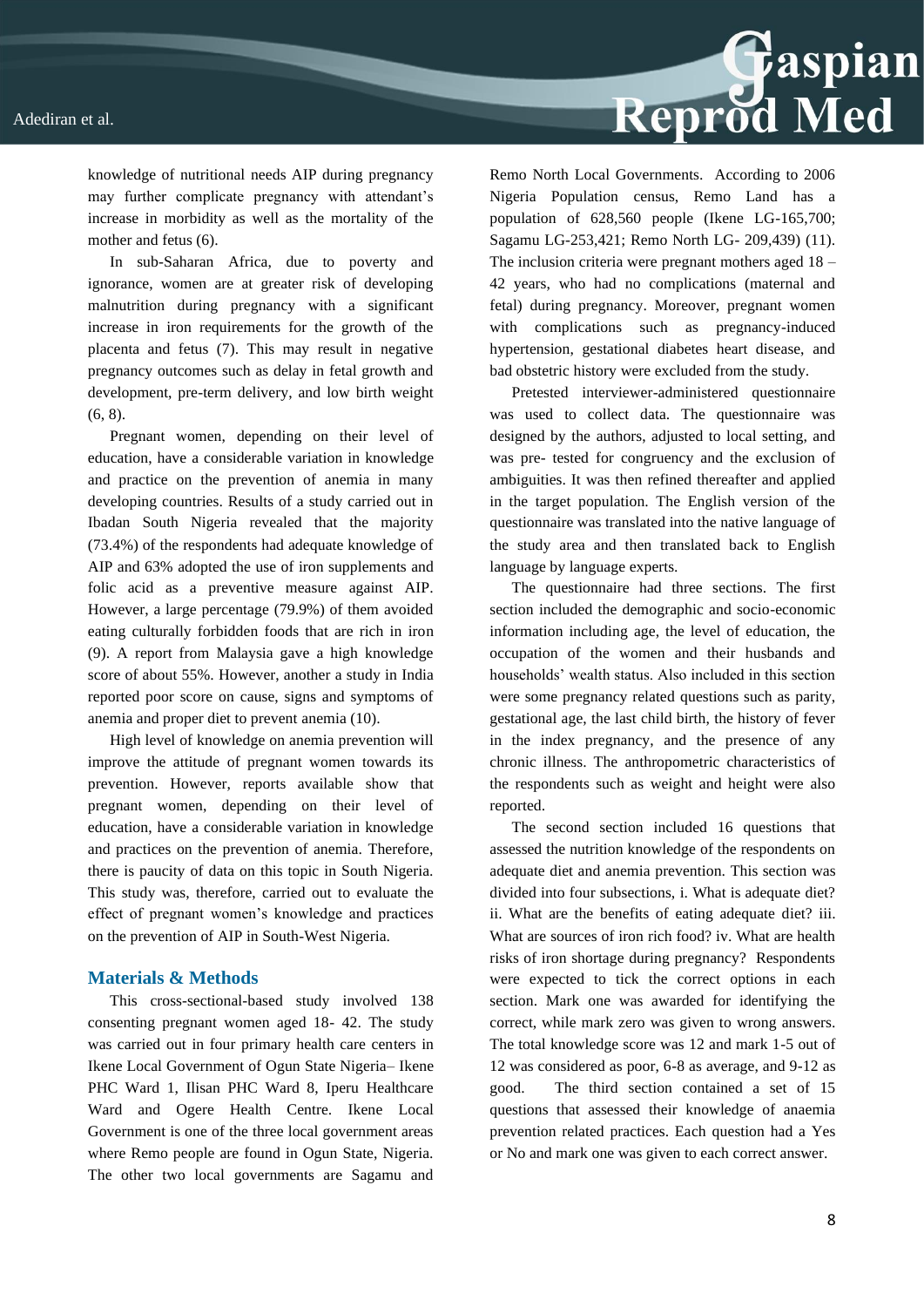

AIP occurs when the hemoglobin (Hb) concentration is less than 11g/dL. It is divided into three levels in terms of severity: Mild (Hb level, 9 - 10.9g/dl), moderate (Hb level, 7-8.9g/dl), and severe (Hb level 7-4.5 g/dl) (12).

A pilot study was conducted as a pretest for the questionnaire to suit the local context using 5% of the total sample. During pre-test, the applicability of data collection procedures and tools was regularly evaluated. All questionnaires filled were checked for completeness, clarity and consistency by the supervisors and investigators including dietitians who, after scoring, organized group discussions with women to discuss answers to the second part of the questionnaire.

This study received ethics permission from office of the Medical officer of Health (MOH), Ikenne Local Government of Ogun State, Nigeria with approval memo number IKLG 102/21 dated 27 June 2019. All analyses were performed with SPSS (Version 22.0). Chi-Square and independent t-test were used for the qualitative and quantitative variables. p values less than 0.05 were considered significant.

#### **Statistical analysis**

The data were analyzed using the Statistical Package for Social Sciences (SPSS) version 20. Descriptive statistics, including frequencies and proportions were used to summarize variables. A binary logistic regression model was used to identify factors associated with anemia. Variables with a Pvalue of <0.2 in the bivariate analysis were exported to the multivariate analysis to control the possible effect of confounders. The Adjusted Odds Ratio (AOR) with a 95% confidence level was estimated to show the strength of association and a P-Value of  $\langle 0.05 \rangle$  was used to declare the statistical significance in the multivariate analysis of the study.

### **Results**

A total of 138 pregnant women were recruited for the study. The majority of them (98.5%) were married. Only 12 of the married respondents were in the polygamous setting. All women had booked for antenatal clinic in the first trimester. They all claimed regular antenatal care clinic attendance, even though 55.8 % took routine antenatal drugs (iron and folic acid tablets) regularly. All respondents belonged to low

socio-economic status, with 62% being artisans (tailors, hair dressers etc). Others were housewives (26%), farmers (24%) and 18% were employed as teachers, clerical officers, cleaners, messengers, etc., in government/private schools and small /medium scale enterprises. The youngest was 18 years, while the oldest was 42, and most of them (42.8%) were in the age group of 25-29. This was followed by the age group of 30-34 with 23.9%. The age group of 35-42 was the least with 13%. Most (79.7%) of the respondents were of Yoruba extraction. This was followed by Igbos (14.8%), Hausas (2.2%) and other tribes (4.3%). On their educational status, the majority of them (59.4%) had secondary education. 12.3% studied up to post-secondary level such as national diploma or national certificate in education, while 23.9% had only primary education. The rest 4.3% had no formal education. When the women were grouped according to their parity, more than half 52.2% were of parity 1-3. This was followed by primigravid women 39.9%. Only 8.0% belonged to the parity of 4 and above (Table 1).

| characteristics  |     |                   |  |
|------------------|-----|-------------------|--|
| <b>Variable</b>  | (N) | <b>Percentage</b> |  |
| Age (years)      |     |                   |  |
| 18-24            | 28  | 20.3              |  |
| 25-29            | 59  | 42.8              |  |
| 30-34            | 33  | 23.9              |  |
| $35 - 42$        | 18  | 13.0              |  |
| <b>Tribe</b>     |     |                   |  |
| Yoruba           | 110 | 79.7              |  |
| Igbo             | 19  | 13.8              |  |
| Hausa            | 3   | 2.2               |  |
| Others           | 6   | 4.3               |  |
| <b>Education</b> |     |                   |  |
| None             | 6   | 4.3               |  |
| Primary          | 33  | 23.9              |  |
| Secondary        | 82  | 59.5              |  |
| Tertiary         | 17  | 12.3              |  |
| <b>Gestation</b> |     |                   |  |
| First trimester  | 34  | 24.6              |  |
| Second trimester | 58  | 42.1              |  |
| Third trimester  | 46  | 33.3              |  |
| <b>Parity</b>    |     |                   |  |
| 0                | 55  | 39.9              |  |
| $1 - 3$          | 72  | 52.2              |  |
| >3               | 11  | 7.9               |  |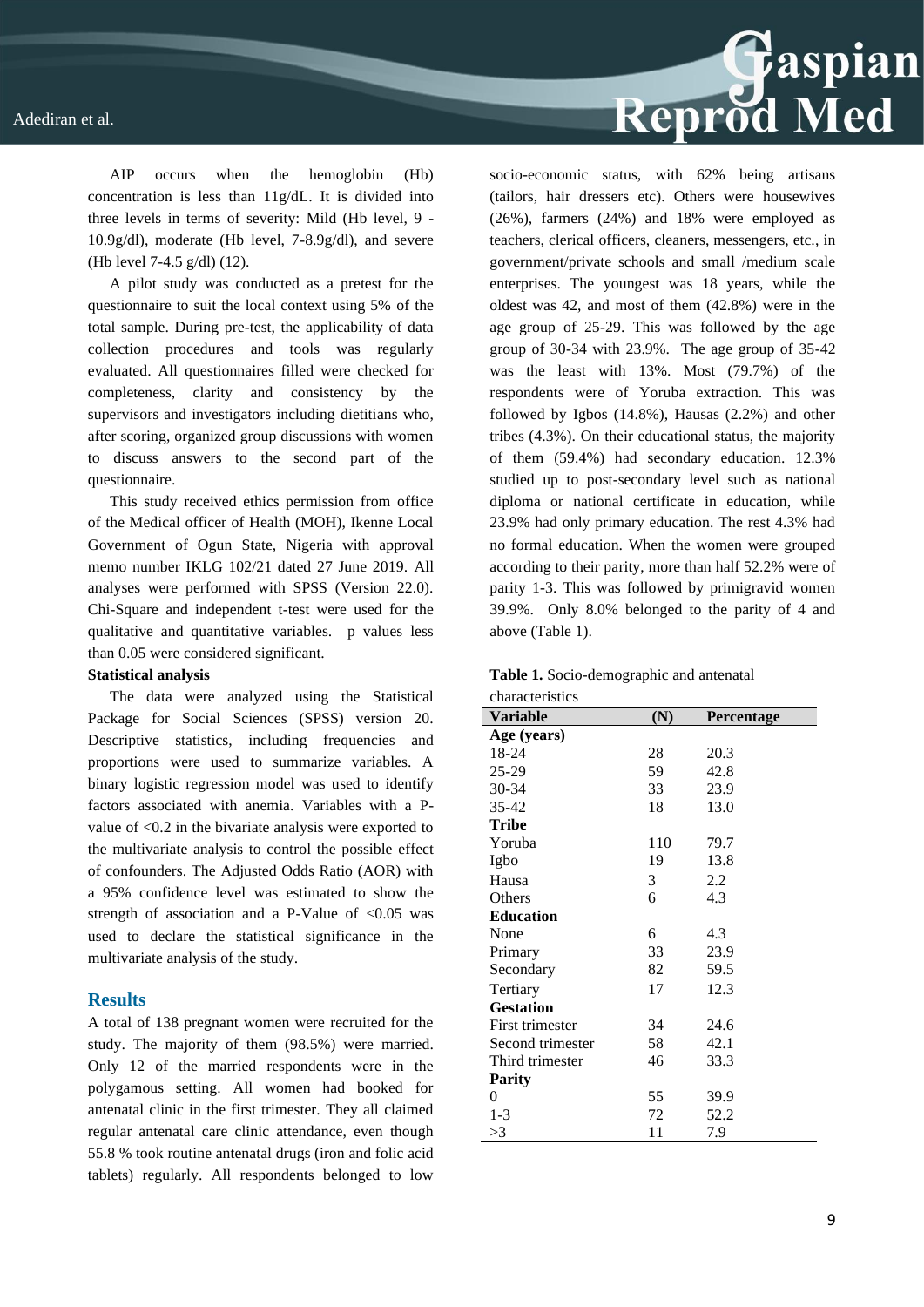

That main source of information for the majority (93.5%) of respondents was health professionals (mostly doctors / nurses). Other sources of information included television/radio (2.9%) and social media (3.6%). Table 2 shows the knowledge score of respondents on questions related to balanced diet. Of 135 respondents, 115 (83.3%) correctly defined a balanced diet. However, many had poor knowledge of the benefits of eating balanced diet during pregnancy. For example, only 35 (25.4%) knew balanced diet could influence normal and eventful delivery. 66 (47.8%) knew that balanced diet could ensure the provision of enough blood to cater for the mother's well-being during pregnancy and fetal development.

This can also ensure that blood loss during delivery does not jeopardize the health of the mother. Lastly, only 34 (24.6%) respondents also knew that balanced diet could guarantee the delivery of a healthy baby. Half (50%) correctly identified that red meat, liver, etc., are rich sources of iron. Also, more than half (55.1%) knew that some vegetables such as pumpkin (''ugu'') leaves, jute mallow (''ewedu'') leaves were rich sources of iron. All of them knew that tea, coffee, sweets, soft drinks, etc., did not offer iron rich nutrients.

| <b>Statements</b>    |                                                                    | <b>Correct</b> | Wrong    |
|----------------------|--------------------------------------------------------------------|----------------|----------|
|                      |                                                                    | (n)            | (n)      |
| <b>Balanced</b> diet | Diet that fills the stomach and one is satisfied                   | 125            | 13       |
|                      | Diet that provides different nutrient in adequate amount essential | 115            | 23       |
|                      | for good health                                                    |                |          |
|                      | Diet that contains what one likes                                  | 135            | 3        |
|                      | Diet that contains what one eats to become fat.                    | 136            | 2        |
| Benefits of balanced | Normal delivery                                                    | 35             | 103      |
| diet                 |                                                                    |                |          |
|                      | Provides enough blood                                              | 66             | 72       |
|                      | Healthy baby                                                       | 34             | 104      |
|                      | Fat baby                                                           | 137            | 1        |
| Iron rich foods      | Vegetables (ugwu, ewedu)                                           | 76             | 62       |
|                      | Red meat, liver chicken etc.                                       | 69             | 69       |
|                      | Tea coffee                                                         | 128            | 10       |
|                      | Sweets, soft drinks                                                | 138            | $\theta$ |
| Health risk of iron  | Weakness                                                           | 49             | 89       |
| shortage             |                                                                    |                |          |
|                      | <b>Dizziness</b>                                                   | 95             | 43       |
|                      | Headache                                                           | 10             | 128      |
|                      | Low birth weight babies                                            | 39             | 99       |

Many respondents did not know the clinical features and health risks of anemia, especially iron deficiency anemia. Only 49 (35.5%) respondents knew weakness/tiredness could be a symptom of anemia. Furthermore, only 39 (28.3%) knew that anemia could cause the delivery of low birth weight babies. About 95 (68.8%) respondents knew that anemia could cause dizziness during pregnancy, and only 10 (7.2%) knew that anemia could cause headaches in pregnant women. The total mean score for their knowledge was  $6.7 \pm 1.5$ , which indicated moderate knowledge. The minimum was 3, while the maximum was 11. The majority, 73.2%, had an average score. This was followed by 18.8% of respondents who had poor knowledge, while

only 8.0% of the respondents had a high score. There was a significant association between knowledge score and educational status  $(p=0.006)$ . Only respondents who had secondary and post-secondary level of education had good knowledge (Table 3).

Table 4 shows the assessment of practices on the prevention of anemia. Although all respondents claimed regular clinic attendance, 55.8 % of them took their routine antenatal care (ANC). Almost all of them (98.6%) took breakfast regularly, while 28.3% of them usually skipped meals. Pica practices, mainly of ice and mud, was reported among 7.2% of the respondents, and about 58.7% of them had history of nausea/vomiting. Few, 10.9% respondents, drank tea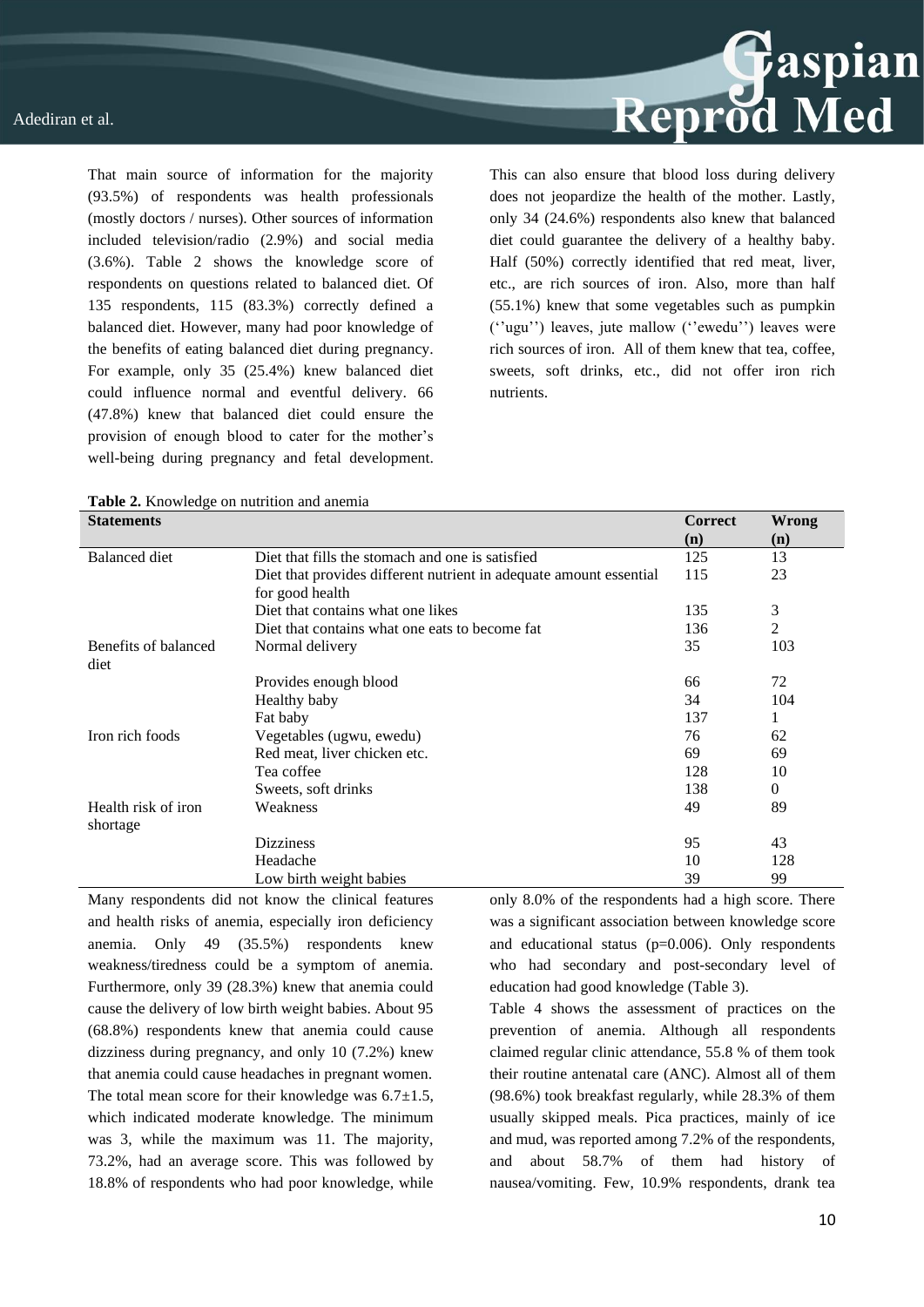and 2.9% drank coffee regularly. None of the respondents smoked, while only 5.8% drank alcohol regularly. About 30.4% took soft drinks such as coca cola, etc., and 12.3% of the respondents confessed to taking herbs. None reported a food taboo.

Reprod Med

| <b>Table 3.</b> Association between demographic characteristics and knowledge score $(n=138)$ |                |                          |                |             |                |         |
|-----------------------------------------------------------------------------------------------|----------------|--------------------------|----------------|-------------|----------------|---------|
|                                                                                               | Poor knowledge | <b>Average knowledge</b> | Good knowledge | ${\bf X}^2$ | DF             | P-value |
|                                                                                               | $N=26$         | $N=101$                  | $N=11$         |             |                |         |
|                                                                                               | $N(\%)$        | $N(\%)$                  | $N(\%)$        |             |                |         |
| <b>Marital status</b>                                                                         |                |                          |                | 1.06        | 2              | 0.586   |
| Single                                                                                        | 1(0.7)         | 3(2.2)                   | 1(0.7)         |             |                |         |
| Married                                                                                       | 25(18.1)       | 98(71.2)                 | 10(7.2)        |             |                |         |
| <b>Education status</b>                                                                       |                |                          |                | 18.18       | 6              | 0.006   |
| No formal education                                                                           | 4(2)           | 2(1.4)                   | 0(0)           |             |                |         |
| Primary                                                                                       | 6(4.3)         | 27(19.6)                 | 0(0)           |             |                |         |
| Secondary                                                                                     | 13(9.4)        | 62(44.9)                 | 7(5.1)         |             |                |         |
| post-secondary                                                                                | 3(2.2)         | 10(7.2)                  | 4(2.9)         |             |                |         |
| Age(years)                                                                                    |                |                          |                | 9.72        | 8              | 0.285   |
| < 18                                                                                          | 3(2.2)         | 12(8.7)                  | 0(0)           |             |                |         |
| 18-24                                                                                         | 8(5.8)         | 15(10.9)                 | 0(0)           |             |                |         |
| $25-29$                                                                                       | 6(4.3)         | 40(29)                   | 5(3.6)         |             |                |         |
| 30-34                                                                                         | 5(3.6)         | 22(15.9)                 | 4(2.9)         |             |                |         |
| $>35$                                                                                         | 4(2.9)         | 12(8.7)                  | 2(1.4)         |             |                |         |
| <b>Sources of Information on nutrition</b>                                                    |                |                          |                | 6.11        | $\overline{4}$ | 0.191   |
| Doctors/ Nurses in ANC                                                                        | 23(16.7)       | 97(70.3)                 | 9(6.5)         |             |                |         |
| Tv / Radio                                                                                    | 2(1.4)         | 1(0.7)                   | 1(0.7)         |             |                |         |
| Social media                                                                                  | 1(0.7)         | 3(2.2)                   | 1(0.7)         |             |                |         |

The total knowledge score = 12, 1-5 score as poor, 6-8 score as average, and 9-12 as good

ANC: Antenatal care, Tv: Television

P-value significant at <0.05

| Table 4. Practices on prevention of anemia |  |
|--------------------------------------------|--|
|--------------------------------------------|--|

| <b>Practices</b>                   | Yes            | N <sub>0</sub> |
|------------------------------------|----------------|----------------|
|                                    | $(\%)$         | $(\%)$         |
| Take routine antenatal drugs       | 77             | 61             |
| regularly                          |                |                |
| Take antimalarial drugs            | 3              | 135            |
| Usually skip meals                 | 39             | 99             |
| Eat breakfast regularly            | 136            | $\mathfrak{D}$ |
| Have pica (such as ice, mud,       | 10             | 128            |
| charcoal)                          |                |                |
| Usually vomit or feel like         | 81             | 57             |
| vomiting                           |                |                |
| Drink tea regularly                | 15             | 123            |
| Drink coffee regularly             | 4              | 134            |
| Take cocoa drink regularly         | 8              | 130            |
| Eat raw eggs                       | 15             | 123            |
| Smoke cigarette                    | 0              | 138            |
| Drinks alcohol                     | 8              | 130            |
| Take soft drinks such as Coca-     | 42             | 96             |
| Cola                               |                |                |
| Take traditional medicine or herbs | 17             | 121            |
| Have food taboo                    | $\mathfrak{D}$ | 136            |

## **Discussion**

Anemia is thought to be an indicator of nutritional deficiencies, which can significantly contribute to adverse birth and maternal obstetric outcomes (13, 14). In the present study, the highest proportion (42.8%) of the respondents was in the age group of 25-34. This is similar to 30.7% of respondents in the age group of 23- 27, reported by Masresha Leta Serbesa and Maleda Tefera Iffa in Ethiopia (7). In a similar study in Malaysia, the highest percentage, 38% was found in the age group of 18-24 (15). Another study in Nigeria noted that the majority (34.1%) of the respondents were in the age group of 30-34 (16). The moderate knowledge score observed in this study is similar to a report by Hasnal et al. with a moderate knowledge of 57.41  $\pm$  4.80 (15, 17). However, Adznam et al.'s study reported that 55.7% of subjects had high knowledge on anemia during pregnancy, while 28.6% had moderate knowledge score followed by 15.7% with low knowledge score (6).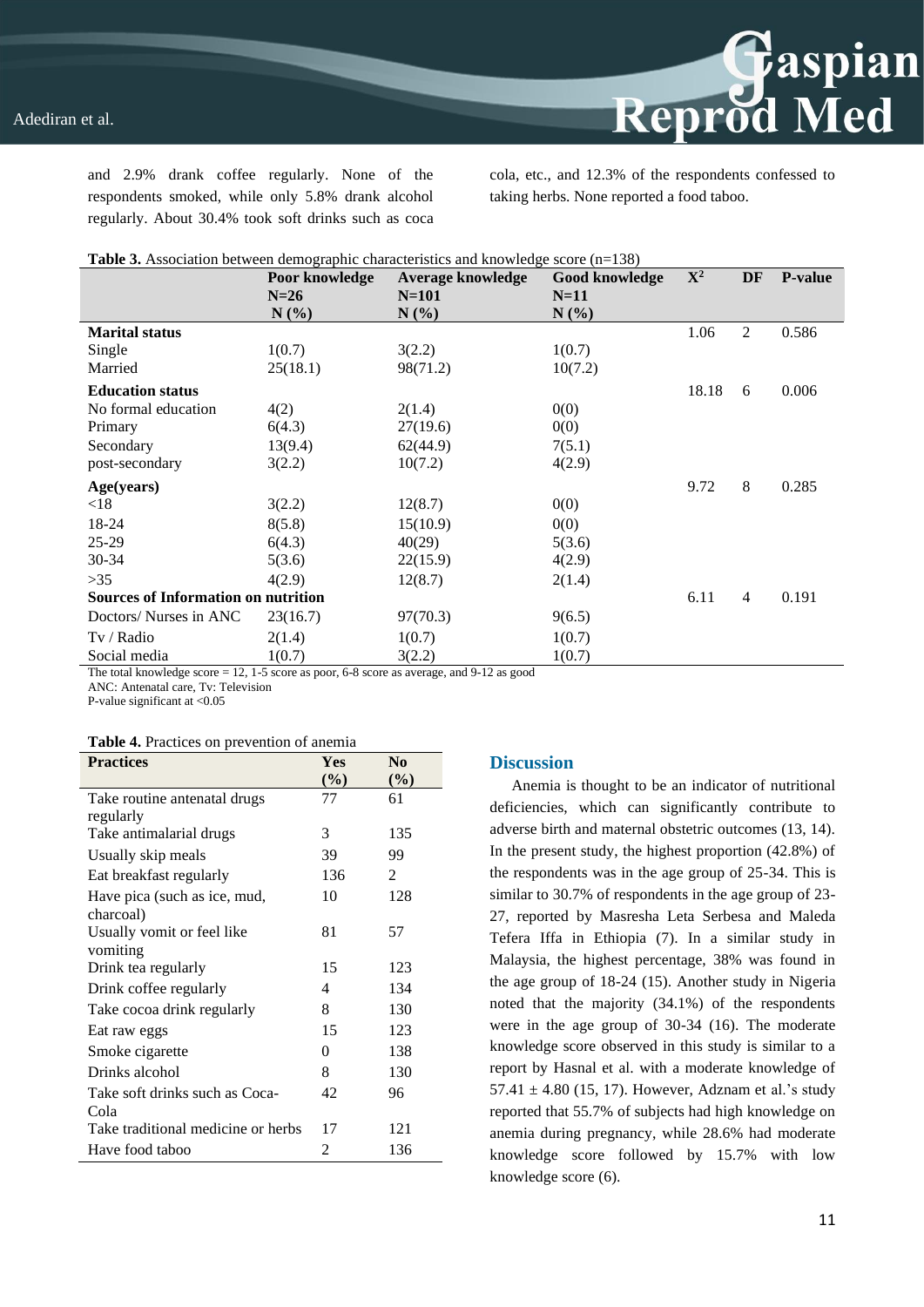

A high percentage of respondents knew the definition of a balanced diet and the majority of them could define anemia in layman's language as 'shortage of blood'. Although many of the pregnant women were educated up to secondary school and above, their level of knowledge regarding the benefits of balanced diet and clinical features of anemia was poor. About a quarter of the respondents knew that balanced diet could influence normal and eventful delivery. Almost half of the respondents knew that balanced diet could ensure the provision of enough blood to cater for the mother during pregnancy and child birth, and less than half of the respondents knew that balanced diet could guarantee the delivery of a healthy baby.

Excellent knowledge on nutrition was, however, observed among 61.9% of women of child bearing age in Shomolu, an urban settlement in Lagos State in SW Nigeria (18). In a report by Lim et al., more than half (63.6%) of mothers who attended antenatal clinic had good nutritional knowledge (19).

It was difficult to ask questions on knowledge of prevention of iron deficiency anemia because almost all respondents had little or no knowledge of anemia and iron deficiency. This might indicate the lack of impact of health education in our secondary schools.

None of the women without formal education gave any correct answer regarding the cause of anemia. The majority of correct answers were given by women who had secondary education and above. There was also a significant association between knowledge score and educational status  $(p<0.05)$ , as only women with secondary and post-secondary education had good knowledge. This is in agreement with a report by Ghimire and Pandey, in which there was a significant association between knowledge and educational status (20). This result is, however, at odds with a study by Zani et al, which concluded that education was not a direct factor affecting pregnant women's knowledge on health (17).

More than half of the pregnant women in the study reported that they took iron supplements regularly. This may be due to the impact of regular health talks given to pregnant women in all health facilities where this study was carried out. This percentage was higher than what had been reported by pregnant women in Nepal's Demographic Health Survey, where less than half of the respondents took a complete course of iron

tablets (21). But lower than 76.1% obtained by Ghimire and Pandeyalso from Nepal (20).

Nausea and vomiting are common during pregnancy, especially during the first trimester, although some women may experience these symptoms throughout their pregnancy. In the present study, 58.7% of the respondents had nausea or vomiting or both. This is almost similar to 60.5% reported by Ahwinahwi et al. from Agbor in South Nigeria (22).

Skipping meals was not a common practice among the respondents, as only 28.3% admitted to skipping meals regularly. Reasons for the skipping of meals included loss of appetite, nausea or fear of vomiting, busy schedules, lack of what to eat, etc. Drinking tea or coffee was not a common practice in the women studied. This could not be due to the fact that the respondents had prior knowledge that drinking tea or coffee could adversely affect iron absorption, but it could be attributed to the fact that these women could not afford the cost of procuring these items, or it was not a common practice in the study area. This is inconsistent with a report by Alamneh et al. in Ethiopia, where almost all pregnant women (98.2%) in their study consumed caffeine (23).

None of the respondents in our study indulged in smoking. The prevalence of smoking among pregnant women varied across different countries. The prevalence rates ranged from 9.9% in Japan (24) to 17% in Australia (25) and Canada (26) to 30-35% in Spain (27). None of the respondents in this study drank alcohol. Globally, 9.8% of women consume alcohol while they are pregnant (28). Our finding is not in line with the finding of a study from South-South Nigeria, which found that more than half (59.28%) of the pregnant women in the study had taken alcohol during the index pregnancy and about a third (39.40%) of whom drank alcohol on a regular basis (29). Another report from Uganda showed that 23.6% admitted to current alcohol use (15). Use of herbs for different ailments is a common practice in African communities. However, only 12.3% of the women studied used herbs. This figure was lower than the findings reported by Duru et al. from South East Nigeria (30). Contrary to reports from other studies in which women would adhere to different food taboos and beliefs, which can interfere with adequate prenatal nutrition (31-33), none of our respondents had food taboos. Ekwochi et al. from South East Nigeria reported that approximately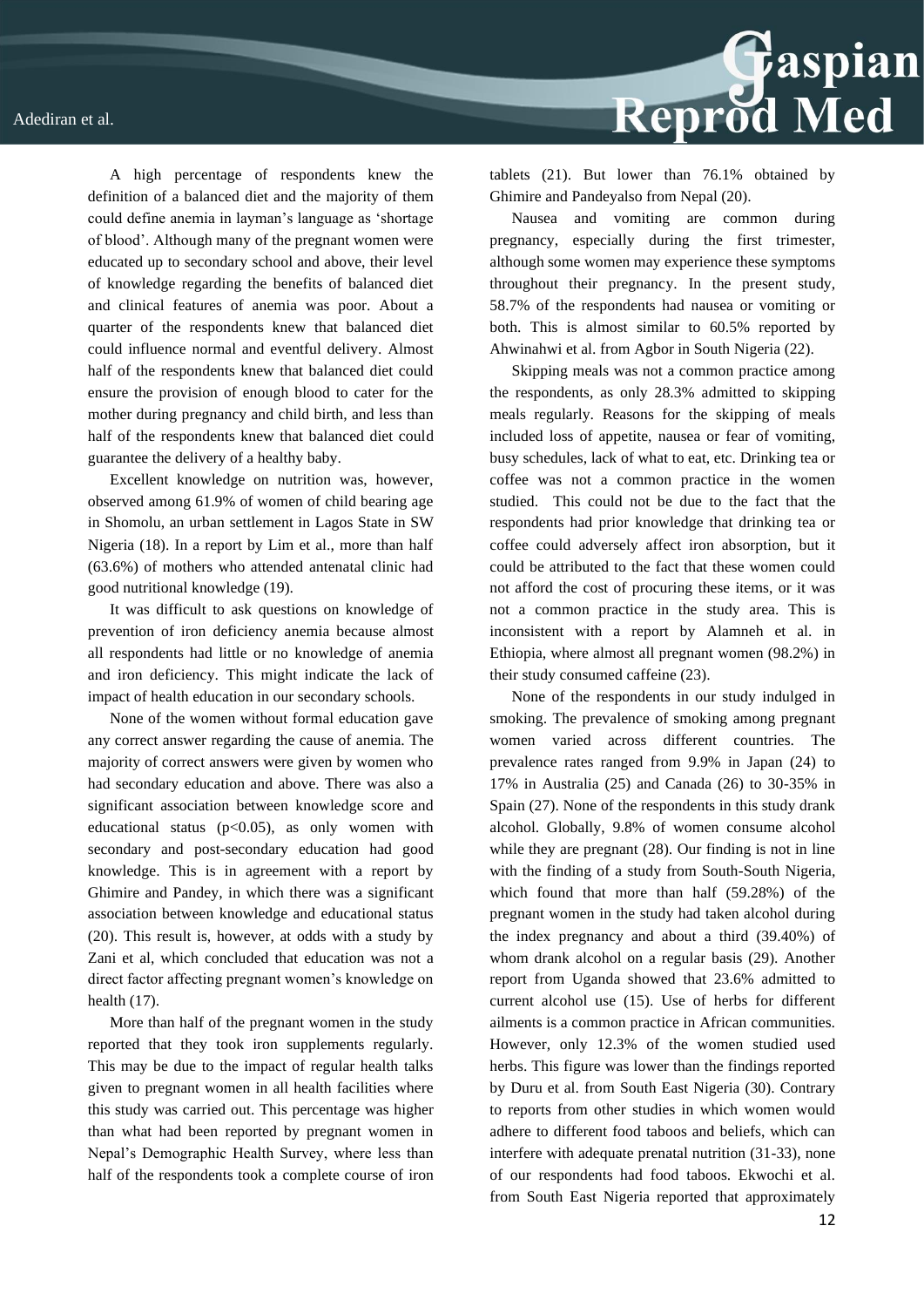

37% of respondents avoided some foods in pregnancy due to food taboos and that no relationship was seen between this avoidance of food and maternal educational attainment, parity, and occupation (33). In another report from South Africa, approximately 37% of respondents admitted avoiding one or more foods during pregnancy based on the local food taboos (34).

## **Conclusion**

The majority of pregnant women in rural communities in SW Nigeria have moderate knowledge and good practices regarding the prevention of anemia. The level of education has a significant contribution to the knowledge of respondents. It is recommended that health education given to women and their close family members should be reinforced to improve the compliance with routine antenatal drugs. There should be a focused, simple, easy-to-understand and customerfriendly nutrition counseling service at antenatal care facilities. This should specifically focus on symptoms and causes of anemia and how to prevent it in pregnancy.

## **Acknowledgements**

We would like to thank the office of the Medical officer of Health (MOH), Ikenne Local Government of Ogun State, Nigeria for supporting this research. Also, we truly thank all the pregnant women of the study**.**

## **Conflicts of Interest**

There is no conflict of interest to be declared.

## **References**

- 1. Lee A, Okam MM. Anemia in pregnancy. Hematol Oncol Clin North Am. 2011;25(2):241-259.
- 2. Soma-Pillay P, Nelson-Piercy C, Tolppanen H, Mebazaa A. Physiological changes in pregnancy: review articles. Cardiovasc J Afr. 2016;27(2):89- 94.
- 3. Maradze MTC, Nyoni SP, Nyoni MT. Causes of anemia in pregnant women–a systematic review of evidence from developing countries. Ijariie. 2020;6(6):1142-1155.
- 4. Esike CO, Anozie OB, Onoh RC, Sunday UC, Nwokpor OS, Umeora OUJ. The prevalence of anemia in pregnancy at booking in Abakaliki, Nigeria. Trop J Obstet Gynaecol. 2016;33(3):332.

5. Perlen S, Woolhouse H, Gartland D, Brown SJ. Maternal depression and physical health problems in early pregnancy: findings of an Australian nulliparous pregnancy cohort study. Midwifery. 2013 Mar;29(3):233-239.

Reprod Med

- 6. Adznam S, Sedek R, Kasim Z. Assessment of Knowledge, attitude and practice levels regarding anaemia among pregnant women in Putrajaya, Malaysia. Pak J Nutr. 2018;17(11):578-585.
- 7. Serbesa ML, Iffa MT. Pregnant women's knowledge, attitude, and practice regarding the prevention of iron deficiency anemia among Ethiopian pregnant women. Caspian J Reprod Med. 2018;4(1):1-7.
- 8. Conde‐Agudelo A, Rosas‐Bermudez A, Castaño F, Norton MH. Effects of birth spacing on maternal, perinatal, infant, and child health: a systematic review of causal mechanisms. Stud Fam Plan. 2012;43(2):93-114.
- 9. Akinwaare M, Ogueze C, Aluko J. Preventive Measures of Anemia in Pregnancy Among Pregnant Women Attending Antenatal Clinic in Ibadan, Nigeria. Nur Primary Care. 2019;3(4):1-5.
- 10. Yadav RK, Swamy M, Banjade B. Knowledge and Practice of Anemia among pregnant women attending antenatal clinic in Dr. Prabhakar Kore hospital, Karnataka-A Cross sectional study. J Med Dent Sci. 2014;13(4):74-80.
- 11. Oyelese AT, Ogbaro DD, Wakama TT, Adediran A, Gbadegesin A, Awodele IO, et al. Socioeconomic determinants of prenatal anaemia in rural communities of South-West Nigeria: a preliminary report. Am J Blood Res. 2021;11(4):410-416.
- 12. Organization WH. Serum ferritin concentrations for the assessment of iron status and iron deficiency in populations. World Health Organization, 2011.
- 13. Zhang Q, Ananth CV, Li Z, Smulian JC. Maternal anaemia and preterm birth: a prospective cohort study. International journal of epidemiology. 2009 Oct;38(5):1380-1389.
- 14.Rahman MA, Khan MN, Rahman MM. Maternal anaemia and risk of adverse obstetric and neonatal outcomes in South Asian countries: a systematic review and meta-analysis. Public Health Res Pract 2020; 1:100021.
- 15. Agiresaasi A, Nassanga G, Maina GW, Kiguli J, Nabiwemba E, Tumwesigye NM. Various forms of alcohol use and their predictors among pregnant